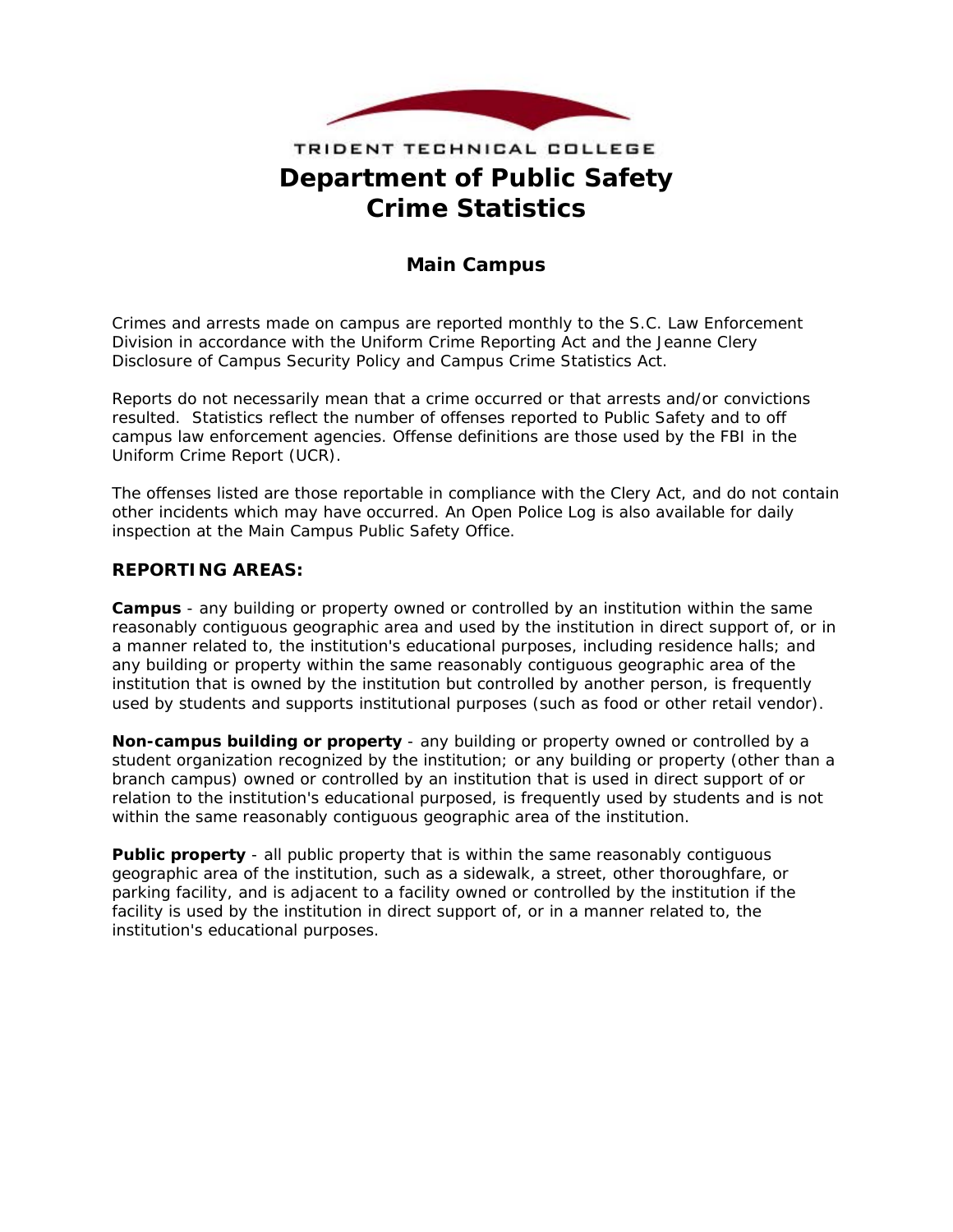### **Main Campus**

| <b>Criminal Offense</b>                        |                | Main Campus*   |                | <b>Building or</b><br>Property | Non-campus     |                | <b>Public Property*</b> |                |                |  |  |  |
|------------------------------------------------|----------------|----------------|----------------|--------------------------------|----------------|----------------|-------------------------|----------------|----------------|--|--|--|
|                                                | 2002           | 2003           | 2004           | 2002                           | 2003           | 2004           | 2002                    | 2003           | 2004           |  |  |  |
| Murder**                                       | $\Omega$       | $\Omega$       | $\Omega$       | $\Omega$                       | $\Omega$       | $\Omega$       | $\Omega$                | $\Omega$       | $\Omega$       |  |  |  |
| Manslaughter***                                | $\Omega$       | $\Omega$       | $\Omega$       | $\Omega$                       | $\Omega$       | $\Omega$       | $\Omega$                | $\Omega$       | $\Omega$       |  |  |  |
| <b>Sex Offense</b>                             |                |                |                |                                |                |                |                         |                |                |  |  |  |
| Forcible                                       | $\Omega$       | $\Omega$       | $\Omega$       | $\Omega$                       | $\Omega$       | $\Omega$       | $\Omega$                | $\Omega$       | $\Omega$       |  |  |  |
| Nonforcible                                    | 2a             | $\Omega$       | $\Omega$       | $\Omega$                       | $\Omega$       | $\Omega$       | $\Omega$                | 1              | $\Omega$       |  |  |  |
| Robbery                                        | $\Omega$       | $\Omega$       | $\Omega$       | $\Omega$                       | $\Omega$       | $\Omega$       | 1                       | $\Omega$       | $\Omega$       |  |  |  |
| <b>Aggravated Assault</b>                      | 1              | $\Omega$       | $2*$           | $\Omega$                       | $\Omega$       | $\Omega$       | $\overline{2}$          | $\Omega$       | $\overline{2}$ |  |  |  |
| <b>Burglary</b>                                | $\Omega$       | 5              | 2              | $\Omega$                       | $\Omega$       | $\Omega$       | $\overline{2}$          | $\overline{2}$ | 3              |  |  |  |
| <b>Motor Vehicle Theft</b>                     | $\Omega$       | $\Omega$       | $\Omega$       | $\Omega$                       | $\Omega$       | $\Omega$       | 3                       | $\Omega$       | 5              |  |  |  |
| <b>Arson</b>                                   | $\Omega$       | $\Omega$       | $\Omega$       | $\Omega$                       | $\Omega$       | $\Omega$       | $\Omega$                | $\Omega$       | $\Omega$       |  |  |  |
| Arrests <sup>^</sup>                           |                |                |                |                                |                |                |                         |                |                |  |  |  |
| Liquor Law Violations                          | $\overline{O}$ | $\overline{O}$ | $\overline{0}$ | $\overline{O}$                 | $\overline{O}$ | $\overline{0}$ | $\overline{4}$          | 3              | $\Omega$       |  |  |  |
| Drug Violations                                | $\Omega$       | $\Omega$       | $\Omega$       | $\Omega$                       | $\Omega$       | $\Omega$       | 5                       | $\overline{4}$ | 3              |  |  |  |
| <b>Weapons Possession</b><br>Violations        | $\Omega$       | $\Omega$       | $\Omega$       | $\Omega$                       | $\Omega$       | $\Omega$       | 1                       | $\Omega$       | $\mathbf{O}$   |  |  |  |
| Disciplinary Actions^                          |                |                |                |                                |                |                |                         |                |                |  |  |  |
| Liquor Law Violations                          | $\Omega$       | 1              | $\Omega$       | $\Omega$                       | $\Omega$       | $\Omega$       | $\Omega$                | $\Omega$       | $\Omega$       |  |  |  |
| Drug Violations                                | $\Omega$       | $\Omega$       | $\Omega$       | $\Omega$                       | $\Omega$       | $\Omega$       | $\Omega$                | $\Omega$       | $\Omega$       |  |  |  |
| <b>Weapons Possession</b><br><b>Violations</b> | $\Omega$       | $\overline{2}$ | $\Omega$       | $\Omega$                       | $\Omega$       | $\Omega$       | $\Omega$                | $\Omega$       | $\Omega$       |  |  |  |

\* Contributing agencies: Charleston County Sheriff's Office, Hanahan Police Department and North Charleston Police Department.

\*\* Includes nonnegligent manslaughter

\*\*\* Includes negligent manslaughter

a Nonforcible Sex Offenses involved indecent sexual exposure by the same subject toward two victims. Subject was charged and convicted of Indecent Exposure.

^ Does not include drunkenness and driving under the influence in these statistics.